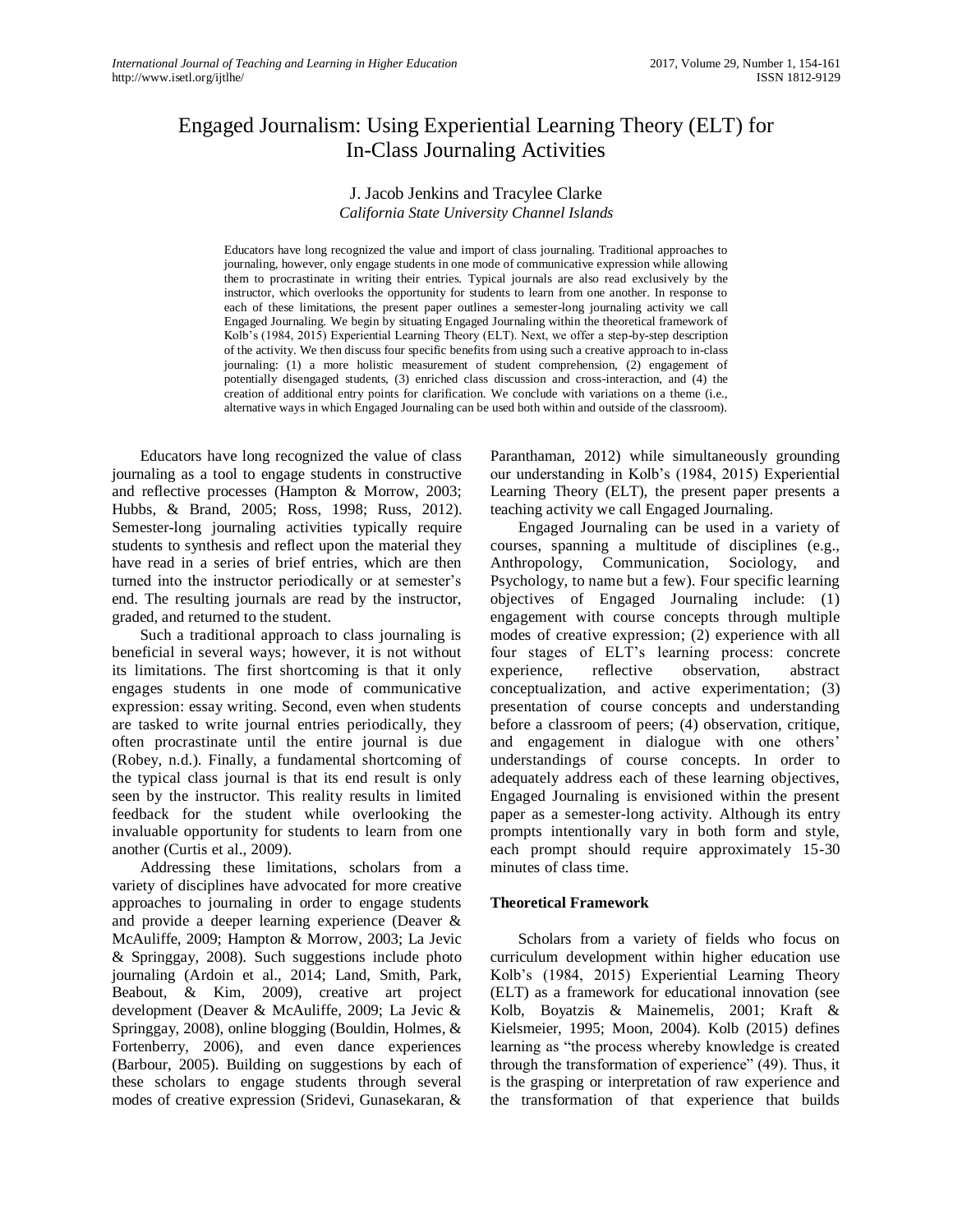knowledge. Kolb also argues that knowledge creation occurs as a dynamic learning cycle driven by the resolution of the dual dialectics of action/reflection and experience/abstraction. For each of these reasons, ELT portrays two dialectically related modes of grasping raw experience – Concrete Experience (CE) and Abstract Conceptualization (AC) – and two dialectically related modes of transforming experience – Reflective observation (RO) and Active Experimentation (AE). The learning process then consists of these four modes which build upon each other in stages. The first stage of ELT, Concrete Experience (CE) (i.e., feeling), endorses a receptive and experience-based approach to learning. The second stage, Reflective Observation (RO) (i.e., watching), scrutinizes the thoughts and behaviors that emerge during concrete experience. The third stage, Abstract Conceptualization (AC) (i.e., thinking), uses personal observation to develop an idea or generalized theory from which new action can be formulated. Finally, Active Experimentation (AE) (i.e., doing) tests hypotheses in order to implement new knowledge into future situations and experiences (Kolb et al., 2001; Kolb & Kolb, 2006).

Kolb (1984, 2015) argues that the learning process works best when learners have the opportunity to connect with concepts at each stage, as immediate or concrete experience is the basis for observation and reflection. In other words, when the learner "touches all the bases" (51) by experiencing (CE), reflecting (RO), thinking (AC), and acting (AE) in a recursive process, they are more likely to retain information and develop critical thinking abilities (Arends, 2014; Coffield, Moseley, Hall, & Ecclestone, 2004b; Kolb, 2015; Muscat & Mollicone, 2012). Developing assignments geared towards all four stages of the ELT "prepares learners for cultivating and directing personal growth by compelling them to plan for and apply the insights and knowledge gained" (Russ, 2012, 316). Consequently, the four-stage learning cycle of Kolb's ELT creates a "recursive, holistic, and dialectic process of human learning" necessary for full student engagement as each stage of the cycle places different demands on learners (317; see also Frontczak, 1998; Healey & Jenkins, 2000; Jamil & Naureen, 2011; Sugarman, 1985).

Kolb's (1984, 2015) theoretical framework is especially significant for Engaged Journaling, as it requires students to engage with course material in ways that speak to all four stages of ELT. Students are to choose from a variety of creative journaling options and then share their responses via presentation and peer critique. The result is a more holistic process of learning for the student, which spans throughout the entire semester. The following section outlines the specific steps of this semester-long activity in more detail.

# **Description of Activity**

**Step 1**. Assign course readings as regularly scheduled. At least four different readings must be scheduled to ensure students have the opportunity to apply a journaling activity in each stage or dimension of ELT.

**Step 2**. In response to each reading, require students to evidence their understanding of major course concepts by choosing one mode of creative expression from within each of the four stages outlined below. Giving students a choice of engagement is consistent with Kolb's ELT, as presenting students with options allows them to engage with the dialectical tensions of action/reflection and experience/abstraction (Kolb, 2015; Kolb et al., 2001).

*Stage one: concrete experience.* In accordance with the first stage of Kolb's (1984, 2015) four-stage learning cycle, the following five prompts can be used to ensure students engage in receptive and experiencebased learning. Each of these options aligns with stage one because they require students to take an active and hands-on approach to learning through the creation of social media artifacts. In fact, Bouldin, Holmes and Fortenberry (2006) advocate for the use of technology – such as blogs or the development of social media – because it engages students in a way that traditional journaling cannot, while creating a deeper learning experience and increased retention of course concepts.

- #1. *Tweet*: Summarize one major concept from the reading in 140 characters or less.
- #2. *YouTube video*: Upload an original 2-minute video that illustrates one major concept from the reading (see also Jenkins & Dillon, 2013a).
- #3. *Podcast*: Upload an original 2-minute podcast that illustrates one major concept from the reading.
- #4. *Facebook profile* (1 of 2): Conduct a content analysis of your own Facebook profile, focusing on the representation of identity formation and performance (see also Jenkins & Dillon, 2013b; Gallardo, Jenkins, & Dillon, in press).
- #5. *Facebook profile* (2 of 2): Conduct a content analysis of Facebook profiles from a particular grouping of your friends (work, social, church, family), focusing on the representation of identity formation and performance as it relates to group membership.

*Stage two: reflective observation.* The second stage of Kolb's (1984, 2015) model involves reflective observation via shared experience. Consequently, the following journal options require students to connect course content with their own lived experiences via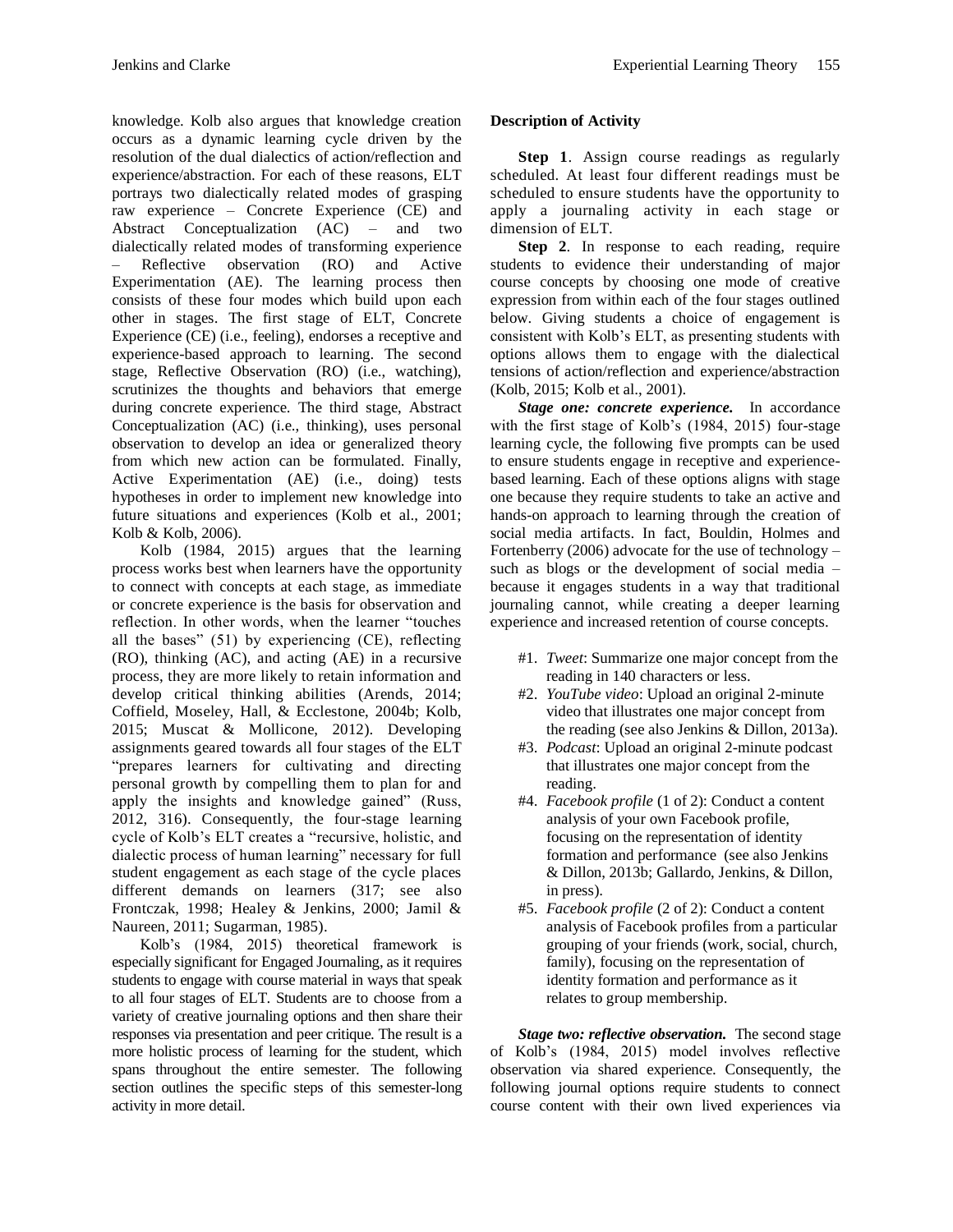storytelling, self-reflection, and/or personal observation. This opportunity encourages deep learning, as the intention is to develop a personal understanding of the material and relate it to what is already known by the student (Kraft & Kielsmeier, 1995).

- #6. Short story: Write a 1-page short story based on past experiences that illustrates one major concept from thereading.
- #7. Personal example: In 1-2 pages, use a personal example from your life to illustrate one major concept from the reading.
- #8. Original poem or song lyric: Create an original poem or song lyric that illustrates one major concept from the reading.
- #9. What if…?: In 1-2 pages, respond to a hypothetical scenario provided by the instructor (see Appendix for a sample scenario we have used in past semesters).
- #10.Muddiest point: Write 3 well thought-out questions inspired by the reading.

*Stage three: abstract conceptualization.* Building upon stage three of Kolb's learning cycle, Deaver and McAuliffe (2009) argue that visual prompts can engage students in ways that non-traditional teaching strategies cannot. Requiring students to reflect on experience and course concepts through the creation of art and/or visual journaling (e.g., painting, sculpture, photography, etc.) can be highly beneficial as imagery captures experience in a way that allows them to make cognitive sense of concepts (Ardoin et al., 2014; La Jevic & Springgay, 2008; Land et al., 2009). In order to engage students through visual thinking and abstract conceptualization, we suggest a number of creative journaling options:

- #11.*Sculpture*: Create a piece of sculpture that illustrates one major concept from the reading.
- #12.*Photographs*: Produce 2-3 original photos that illustrate one major concept from the reading.
- #13.*Comic strip*: Create an original cartoon that illustrates one major concept from the reading.
- #14.*Conceptual art/poster/diagram*: Create a visual image that illustrates one major concept from the reading.
- #15.*Clothing/furniture*: Design an original piece of clothing or furniture that illustrates one major concept from the reading.

*Stage four: active experimentation.* The final learning stage of ELT emphasizes the implementation of new knowledge into future experiences, thus creating a shared experience for students and their fellow classmates (Barbour, 2005). Journal prompts that challenge students to move beyond comprehension and self-reflection in order to physically embody course concepts include the following:

- #16.*Silent film scene*: Write and perform an original silent film scene that illustrates one major concept from the reading.
- #17.*Class activity*: Develop and present a 5-minute activity that illustrates one major concept from the reading.
- #18.*Dance moves*: Demonstrate a set of choreographed dance moves that illustrate one major concept from the reading.
- #19.*30-second short*: Prepare and share a 30 second oral presentation that illustrates one major concept from the reading.
- #20.*Reconciliatory letter*: Write a reconciliatory letter to someone in your past/present life.

**Step 3.** For each assigned reading, have students present their Engaged Journaling entries with one another in dyads, small groups, or one-by-one to the entire class. Students who choose to upload an original video to YouTube (option #2), for example, should present the video to their classmates and explain how it illustrates one major concept from the reading. Similarly, students who respond to a hypothetical scenario (option #9) should explain the rationale for their written response, and students who developed an original class activity (option #17) should invite volunteers to help demonstrate how their activity works.

**Step 4**. Following each student's presentation, classmates should then be given the opportunity to critique, discuss, and ask questions. If students share their journal entries with the entire classroom, this offers a seamless entry point into class discussion on major course concepts. If students share in dyads or small groups, each group can take time to report out on their conversations, conclusions, points of confusion, etc.

#### **Debriefing with Results**

Over the past four years, we have used this activity in nearly a dozen course sections at four different universities. Classes in which we have successfully used Engaged Journaling include Communication Theory, Interpersonal Communication, Organizational Communication, and Intercultural Communication, to name but a few. Throughout this time, we have been routinely surprised by the students' positive reactions, as well as the activity's positive effects upon our classroom environment. More specifically, we have observed that Engaged Journaling (1) offers a more holistic measurement of student comprehension, (2) engages potentially disengaged students, (3) enriches class discussion and cross-interaction, and (4) creates additional entry points for clarification.

**Holistic measurement of comprehension**. The first result we have observed from our use of Engaged Journaling stems from the way it engages students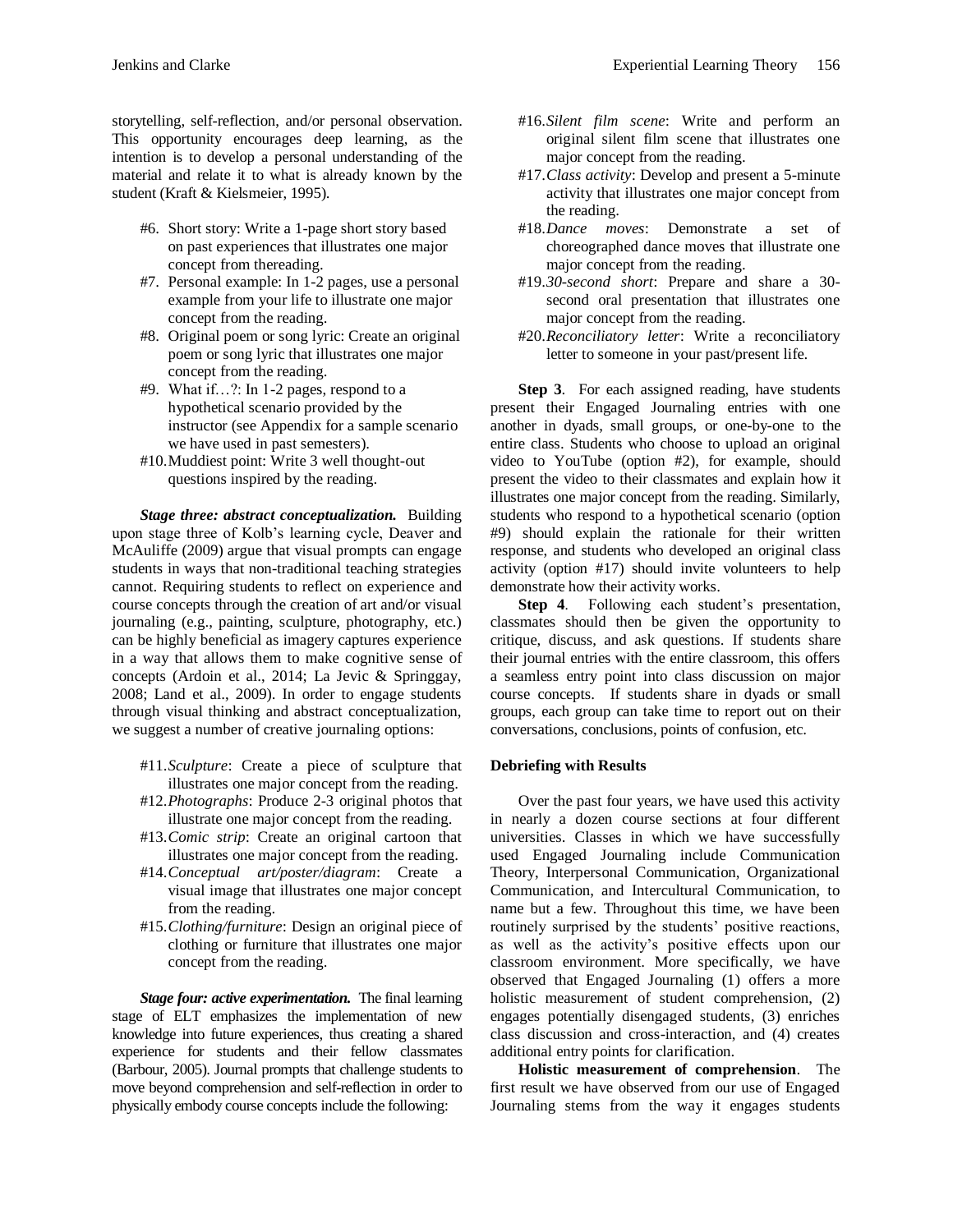through multiple modes of creative expression. Traditional journaling activities only ask students to write about their understanding of course concepts. Such a limited and limiting approach favors Englishspeaking students, as well as students who have strong writing skills. It ultimately serves as a better measure of students' ability to *write about* course concepts than it does students' actual understanding of those concepts. The requirement to explain a reading via standard essay format, for instance, might prove difficult for a student who is not a strong writer. Similarly, international and second-language students may find it impossible to express the depth of their understanding through written expression alone. Engaged Journaling, however, allows students to express themselves in a variety of ways – many of which are unhindered by the limitations of language (Jenkins, 2014a, 2014b; Leitch, 2006). Consequently, the opportunity to record a podcast (option #3), create an abstract piece of sculpture (option #11), or design a piece of clothing/furniture (option #15) can result in a much more holistic measurement and accurate representation of student comprehension.

**Engaging the disengaged student**. While using Engaged Journaling in the classroom, we have also witnessed time and time again as non-participatory students seem to come "out of their shell" in front of classmates. During one of our first semesters using this activity, for instance, a seemingly disengaged student who did not excel at writing or feel comfortable participating in class discussion became visibly excited about the opportunity to share an original poem/song lyric (option #8). On the day his first journal entry was due, this student walked to the front of the classroom with an iPod and small set of speakers in hand. He then proceeded to rap before 30 of his peers on social judgment theory to the ubiquitous beat of "Rapper's Delight." Additional students have expressed a similar reaction via end-of-semester course evaluations and personal communication. Within her/his course evaluation for Interpersonal Communication, one student commented, "Loved the journal options… very unique and helped me pay attention to the content covered." Another student responded similarly by describing Engaged Journaling as the "best part" of the class, and yet another student took the time to send a personal message: "Thanks you for making the class interesting… It meant a lot to a student like me to be able to use music and art to express myself… [and] the options kept me interested."

**Class discussion and cross-interaction**. In addition to offering a more holistic measure of comprehension while engaging potentially disengaged students, this activity has also shown to enrich class discussion. Research shows that the majority of college students enjoy learning from their peers while also having their own opinions heard in the classroom

(Arends, 2014). For these reasons, after listening to a classmate's three well thought-out questions (option #10) or watching a peer's choreographed dance moves (option #18), students are typically fraught with their own comments and questions. This approach not only spurs additional participation and cross-interaction among students, but also allows a natural opportunity for students to help co-construct the classroom experience (Jenkins, 2013). Rather than covering course material through the use of a typical lecture format, instructors can use Engaged Journaling as a launching pad for classroom conversation. Consequently, they can address course material in a much more organic manner that allows the students to learn from one another while also letting their voices and opinions be heard.

**Entry points for clarification**. The fourth effect we have observed in the classroom includes additional entry points for clarification. When a student shares her/his understanding of a concept with the class, it not allows them to help co-construct the classroom, but also allows instantaneous feedback from the instructor. This reality is especially significant in the case that a student's explanation is inaccurate. The same is also true for classmates who comment on, or ask questions about, another student's journal entry. Each of these circumstances allow the instructor to immediately recognize and correct misunderstandings in the moment: misunderstandings that might have otherwise gone unnoticed with a standard journal turned in at semester's end.

#### **Conclusion**

The present activity outlined twenty unique entry options for Engaged Journaling, five for each stage of Kolb's (1984, 2015) four-stage learning cycle: concrete experience, reflective observation, abstract conceptualization, and active experimentation. Once an instructor has moved beyond the conventional mindset of class journaling, however, the range and variety of entry options is virtually endless and limited only by one's own imagination. For instance, additional journal options we have used for abstract conceptualization (stage three of ELT) include the creation of paintings, business cards, model buildings, card/board games, secret handshakes, advertising slogans, reality television synopses, and even 3-course dinner menus, to name but a few.

Over the years we have also found the specific way in which students share journal entries with their classmates can vary dramatically, adding additional levels of interest and engagement. For example, at one point each semester we usually draw a bracket on the whiteboard prior to class. The names of those who created a 30-second short (option #19) are then placed on the bracket as a way to create a fun and playful sense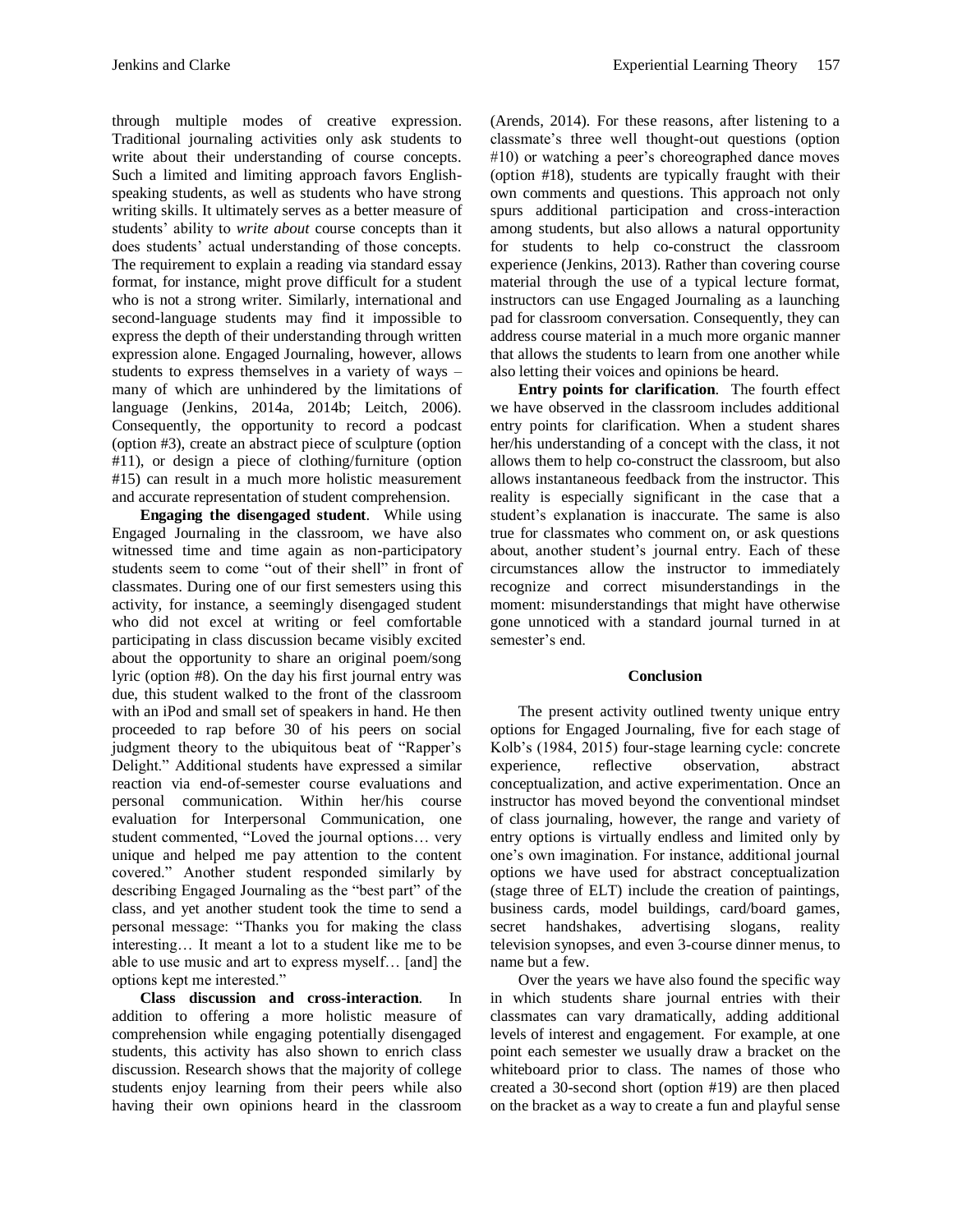of competition. One-by-one, students face off with one another by sharing their oral explanation of a major concept. Classmates vote anonymously by a raise of hands, indicating which explanation they felt was most accurate and explanatory. The winner for each round advances, and the process is repeated until a class champion is determined.

An alternative option for presenting journal entries in an interesting and engaging manner involves displaying original sculptures (option #11), photographs (option #12), comic strips (option #13), conceptual art/poster/diagrams (option #14), and clothing/furniture designs (option #15) around the room or in a nearby hallway. Students can then take time to peruse the work, not unlike they would at a major museum or gallery exhibit. Outside faculty and students can also be invited to view these "student exhibitions," further disseminating the students' work and garnering outside perspectives.

Yet another unique way for students to engage with their journal entries is to (re)consider what is done subsequent to their grading. We have often offered bonus points, for instance, to students who actually mailed their reconciliatory letter (option #20). The results of this particular journal entry are especially profound, as students often use the activity's gentle nudge as opportunity to reconcile with a friend or family member. On more than one occasion students have credited their reconciliatory letter for mending a fractured friendship, reuniting them with a distant sibling, or reopening lines of communication with an estranged parent.

Despite each of these options – or rather because of them – one potential limitation of Engaged Journaling is its myriad of choices: the activity's greatest strength is also a possible weakness. For this reason, certain instructors might find it helpful to align 1-3 journal options with each class reading in a way that ensures students "touch all the bases" within ELT's four-stage learning model (Kolb, 1984, 2015). This approach makes certain that students experience each stage of ELT while still offering them a certain level of flexibility. Yet it avoids overwhelming students with too many alternatives to choose from. This approach also allows the instructor to match specific journal options with appropriate/corresponding course readings. The writing of a short story (option #6), for instance, might be coupled with readings on Fisher's (1984) Narrative Paradigm, the performance of an original silent film scene (option #16) might be coupled with readings on nonverbal communication, and the writing of a reconciliatory letter (option #20) might be coupled with readings on conflict negotiation. Likewise, the Tweet (option #1), YouTube video (option #2) and podcast (option #3) might each be coordinated with readings on social media or virtual communication. The sculpture (option #11), photographs (option #12), comic strip (option #13), conceptual art/poster/diagram (option #14), and clothing/furniture

design (option #15) might be assigned alongside readings on visual communication, and so on.

In the end, each of these variations enable Engaged Journaling to build upon traditional approaches to class journaling while simultaneously avoiding many of journaling's limitations: its focus on one mode of expression, the tendency for students to procrastinate until semester's end, and the missed opportunity for students to learn from one another. In accordance with Kolb's (1984, 2015) Experiential Learning Theory (ELT), Engaged Journaling also employs multiple learning styles through several modes of creative expression, and it allows opportunities for students to engage in each level of ELT's four-stage learning cycle.

## **References**

- Ardoin, N. M., DiGiano, M., Bundy, J., Chang, S., Holthuis, N., & O'Connor, K. (2014). Using digital photography and journaling in evaluation of fieldbased environment education programs. *Studies in Education Evaluation, 41*, 68-76. doi:10.1016/j.stueduc.2013.09.009
- Arends, R. (2014). *Learning to teach*. New York, NY: McGraw-Hill Education.
- Barbour (2005). Beyond "Somatophobia": Phenomenology and movement research in dance. *Juncture, 4*, 35-51. Retrieved from http://www.junctures.org/index.php/junctures/art icle/viewFile/140/144
- Bouldin, A. S., Holmes, E. R., & Fortenberry, M. L. (2006). "Blogging" about course concepts: Using technology for reflective journaling in a communication class. *Pharmaceutical Education, 70*(40), 84-91. Retrieved from http://www.ncbi.nlm.nih.gov/pmc/articles/PMC 1636988/
- Coffield, F., Moseley, D., Hall, E., & Ecclestone, K. (2004). *Should we be using learning styles? What research has to say to practice*. London: University of Newcastle..
- Curtis, S., Axford, B., Blair, A., Gibson, C., Huggins, R., & Sherrington, P. (2009). Placement blogging: The benefits and limitations of online journaling. *Enhancing Journaling in the Social Sciences, 1*, 1-17.
- Deaver, S. P., & McAuliffe, G. (2009). Reflective visual journaling during art therapy and counseling internships: A qualitative study. *Reflective Practice*, *10*(5), 615-632. doi: 10.1080/14623940903290687
- Fisher, W. R. (1984). Narration as human communication paradigm: The case of public moral argument. *Communication Monographs, 51*, 1-22. doi: 10.1080/03637758409390180
- Frontczak, N. T. (1998). A paradigm for selection, use and development of experiential learning activities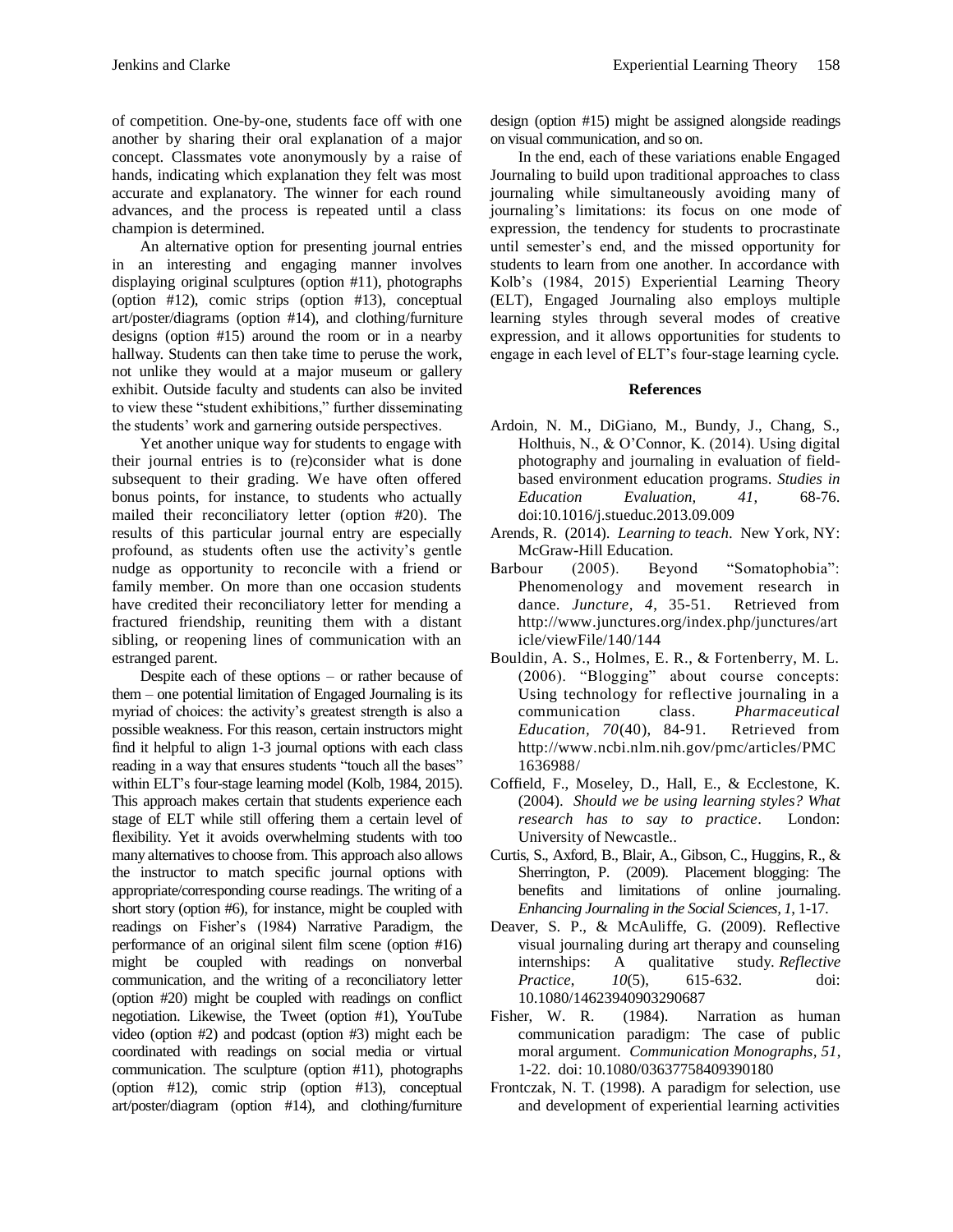in marketing education. *Marketing Education Review, 8*(3), 25-33. Retrieved from http://library.ilsworld.com/papers/pdfs/Frontcza19 98-(Fall).pdf

- Gallardo, M., Jenkins, J. J., & Dillon, P. J. (in press). Exploring identity construction: Considerations of student identity expression within online modalities. *International Journal of Information Communication Technologies and Human Development.*
- Hampton, S., & Morrow, C. (2003). Reflective<br>journaling and assessment. Journal of journaling and assessment. *Professional Issues in Engineering Education and Practice, 129*, 186-189. Retrieved from http://ascelibrary.org/doi/pdf/10.1061/(ASCE)105 2-3928(2003)129%3A4(186)
- Healey, M., & Jenkins, A. (2000). Kolb's experiential learning theory and its application in geography in higher education. *Journal of geography*, *99*(5), 185-195. doi: 10.1080/00221340008978967
- Hubbs, D. L., & Brand, C. F. (2005). The paper mirror: Understanding reflective journaling. *Journal of Experiential Education, 28*(1), 60-71. doi: 10.1177/105382590502800107
- Jamil, T., & Naureen, S. (2011). Student's learning styles at the university level. *Language in India*, *11*, 175-183. Retrieved from http://eds.a.ebscohost.com/ehost/detail/detail?si d=bcb3358b-a97d-49af-90c9-

3a835db4dc47%40sessionmgr4004&crlhashurl =login.aspx%253fdirect%253dtrue%2526profil e%253dehost%2526scope%253dsite%2526auth type%253dcrawler%2526jrnl%253d19302940% 2526AN%253d70332945&hid=4110&vid=0&b data=JnNpdGU9ZWhvc3QtbGl2ZQ%3d%3d#A N=70332945&db=ufh

- Jenkins, J. J. (2013). The co-constructed classroom: Increased student involvement, accountability, comprehension, and rapport. *Florida Communication Association Members Newsletter, 3*, 6.
- Jenkins, J. J. (2014a). *The diversity paradox: Seeking community in an intercultural church*. New York, NY: Lexington Books.
- Jenkins, J. J. (2014b). A "community" of discipline: The paradox of diversity within an intercultural church. *Western Journal of Communication, 78*(2), 134-154. doi: 10.1080/10570314.2013.845793
- Jenkins, J. J. & Dillon, P. J. (2013b). Facebook, identity, and deception: Explorations of online identity construction. In J. E. Aitken (Ed.), *Cases on communication technology for second language acquisition and cultural learning* (pp. 5-8). Hershey, PA: IGI Global. doi: 10.4018/978-1- 4666-4482-3.ch002
- Jenkins, J. J. & Dillon, P. J. (2013a). Learning through Youtube. In S. P. Ferris & H. Wilder (Eds.), *The*

*plugged-in professor: Tips and techniques for teaching with social media* (pp. 81-90). Oxford, UK: Chandos Publishing.

- Kolb, A. Y., & Kolb, D. A. (2006). Learning styles and learning spaces: A review of multidisciplinary application of experiential learning theory in higher education. In R. R. Sims & S. J. Sims (Eds.), *Learning styles and learning: A key to meeting the accountability demands in education* (pp. 45-91). Hauppauge, NY: Nova. doi: 10.5465/AMLE.2005.17268566
- Kolb, D. A. (1984). *Experiential learning: Experience as the source of learning and development.* Englewoods Cliffs, NJ: Prentice-Hall.
- Kolb, D. A. (2015). *Experiential learning: Experience as the source of learning and development* (2nd Ed.). Saddle River, NJ: Pearson Education.
- Kolb, D. A., Boyatzis, R. E., & Mainemelis, C. (2001). Experiential learning theory: Previous research and new directions. In R. J. Sternberg & L Zhang (Eds.), *Perspectives on thinking, learning, and cognitive styles* (pp. 227-248). Mahwah, NJ: Lawrence Erlbaum Associates.
- Kraft, R. J., & Kielsmeier, J. (1995). *Experiential learning in schools and higher education.* Dubuque, IA: Kendall-Hunt Publishing Company.
- La Jevic, L., & Springgay, S. (2008). A/r/tography as an ethics of embodiment: Visual journals in preservice education. *Qualitative Inquiry, 14*(1), 67-89. doi: 10.1177/1077800407304509
- Land, S. M., Smith, B. K., Park, S., Beabout, B., & Kim, K. (2009). Supporting school-home connections through photo journaling: Capturing everyday experiences of nutrition concepts. *TechTrends, 53*(6), 61-65. Retrieved from http://link.springer.com/article/10.1007%2Fs11528 -009-0345-z?LI=true
- Leitch, R. (2006). Limitations of language: Developing arts‐based creative narrative in stories of teachers' identities. *Teachers and Teaching: Theory and Practice*, *12*(5), 549-569. doi: 10.1080/13540600600832270
- Moon, J. A. (2004). *A handbook of reflective and experiential learning: Theory and practice*. New York, NY: Routledge.
- Muscat, M., & Mollicone, P. (2012). Using Kolb's learning cycle to enhance the teaching and learning of mechanics of materials. *International Journal of Mechanical Engineering Education, 40*(1), 66-78. doi: 10.7227/IJMEE.40.1.10
- Robey, T. E. (n.d.). *From procrastination to productivity: Writing strategies for college student with (and without) learning disabilities and ADHD*. Staten Island, NY: Staten Island Office of Disability Services and Writing Across the Curriculum/Writing in the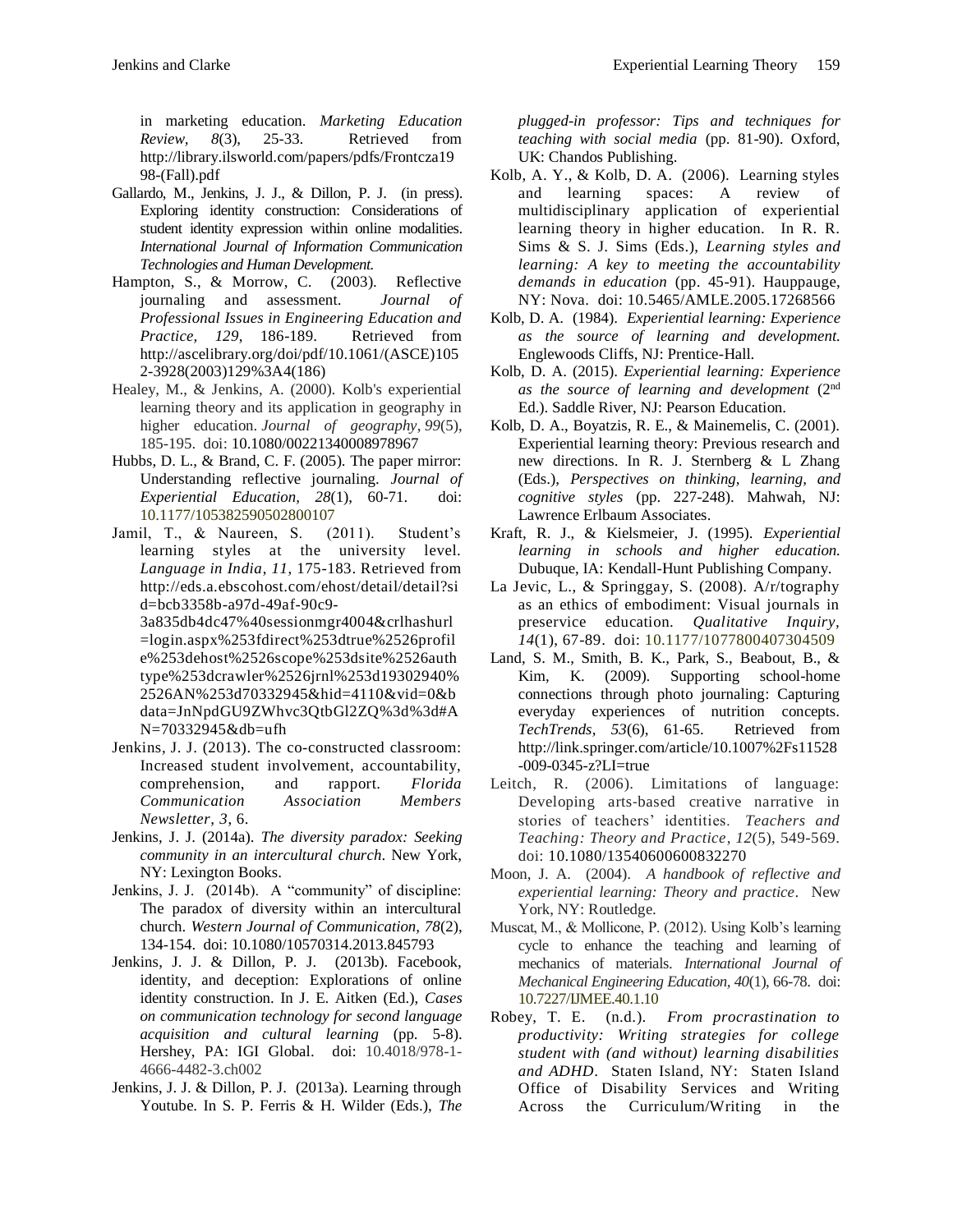Disciplines Program. Retrieved from http://keymaster.csi.cuny.edu/wac/pdf/Student\_ Writing\_Handbook.pdf

- Ross, C. S. (1998). Journaling across the curriculum. *The Clearing House: A Journal of Educational Strategies, Issues and Ideas, 71*, 189-190. doi: 10.1080/00098659809599357
- Russ, T. R. (2012). The relationship between communication apprehension and learning preferences in organizational setting. *Journal of Business Communication, 49*, 312-331. doi: 10.1177/0021943612456035
- Sridevi, A., Gunasekaran, S., & Paranthaman, D. (2012). Nexus between learning styles and language learning strategies: A literature review. *Language in India*, *12*, 189-209. doi: 10.1177/0021943612456035
- Sugarman, L. (1985). Kolb's model of experiential learning: Touchstones for trainers, students,

counselors and clients. *Journal of Counseling and Development*, 64, 264-268. doi: 10.1002/j.1556- 6676.1985.tb01097.x

J. JACOB JENKINS (Ph.D., University of South Florida; B.Arch., Drury University) is an Assistant Professor of Communication at California State University Channel Islands. His research interests focus on organizational leadership at the intersections of community, diversity, and faithbased institutions.

\_\_\_\_\_\_\_\_\_\_\_\_\_\_\_\_\_\_\_\_\_\_\_\_\_\_\_\_

TRACYLEE CLARKE (Ph.D., University of Utah) is Associate Professor of Communication at California State University Channel Islands. Her research interests include environmental communication and conflict management.